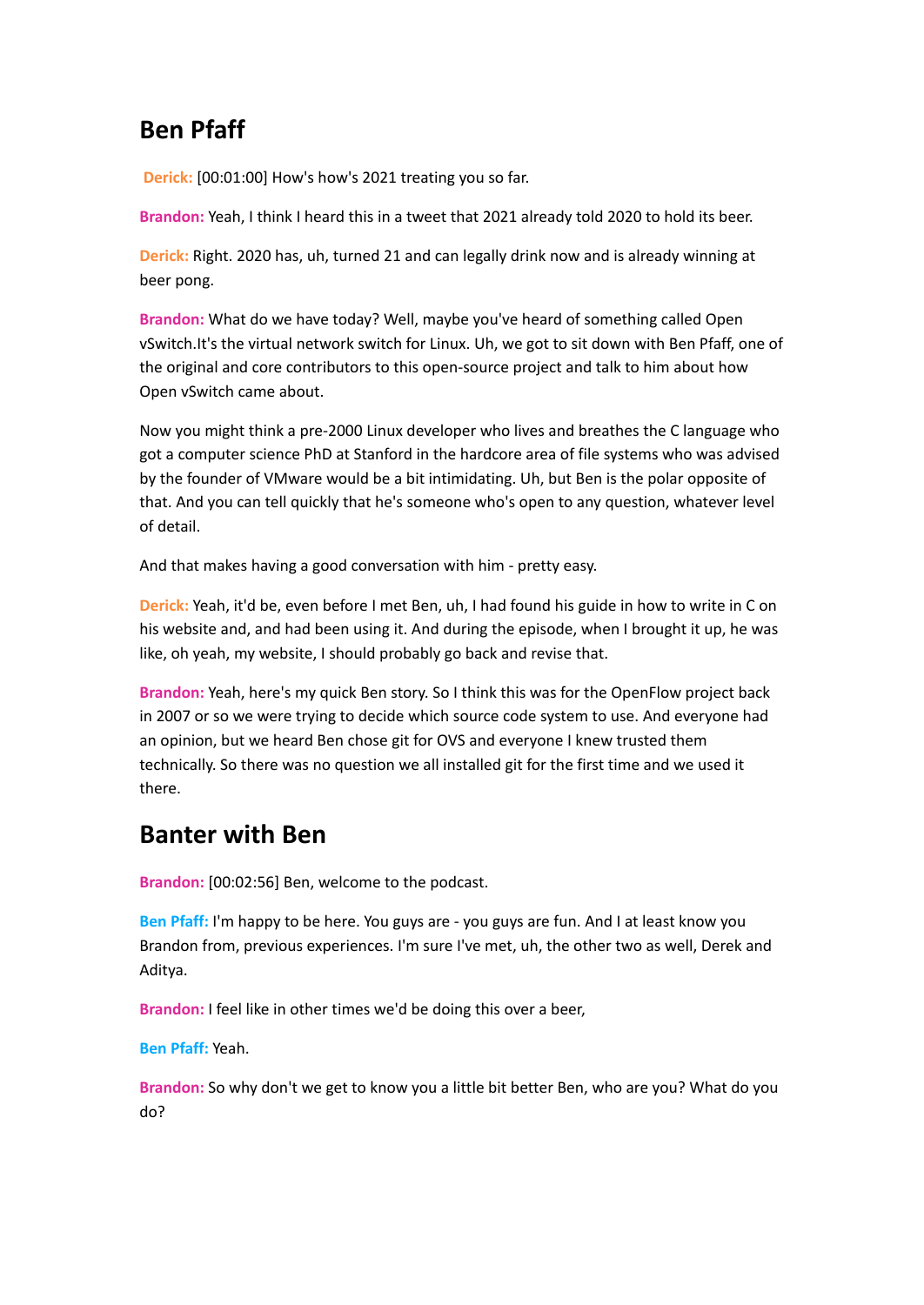**Ben Pfaff:** Well, I work at VMware, I'm in, uh, the VMware research group, and, uh, up until now, uh, since roughly 2007, I've been known for a piece of software called, uh, Open vSwitch.

**Brandon:** Great. Well, we'll talk about that plenty more later today. Uh let's let's do some one-liners. Let's get to know you a little better. What was the last thing you changed your mind on?

**Ben Pfaff:** Ooh, last thing I changed my mind on, uh, gosh, I guess the, uh, the first thing that, that comes to mind is I've been letting my hair grow out a lot this year.

Brandon has it always been that long while I've known you or, is that something new for you too? I don't remember.

**Brandon:** There was a period deep into grad school where I didn't care, and I let it grow. And I did the locks of love thing. And there's a picture of me, that's in a field of goats and it's affectionately named the goat Jesus picture because when your hair gets long enough, you kind of start to resemble Jesus.

And, 10 years later, and now I've got. I'm rocking a ponytail. I can't quite do the locks of love 10 inches for a charity thing, but it's getting there.

**Brandon:** You changed your mind on his haircuts are required, regular thing? They're optional, or what was the change? Yeah.

**Ben Pfaff:** Well, the change initially was that I was scared to go get my haircut, starting in March, with the whole COVID thing. And then after a while I decided, Hey, this is actually kind of fun, and I'm going to let it go for a while and see what I think of it ultimately.

**Brandon:** I don't know what Derek thinks of this, but I think there's like a certain geek cred when it gets beyond a certain length.

**Derick:** I used to have very long hair as well. Um, it doesn't happen anymore. I'm thinning out.

**Ben Pfaff:** Well, now it's all in the front.

**Derick:** Yeah. See that's where I'm growing it out now. So, I'm, I'm jealous. I wish I could grow my hair. I wish I could have hair like yours.

**Brandon:** For the listeners, Derek is rocking, what, five inches of beard?

**Derick:** Yeah. Yeah, I got to let it go this time. I got to get it back up. It was like seven or eight inches.

**Brandon:** ZZ Top got nothin' on you.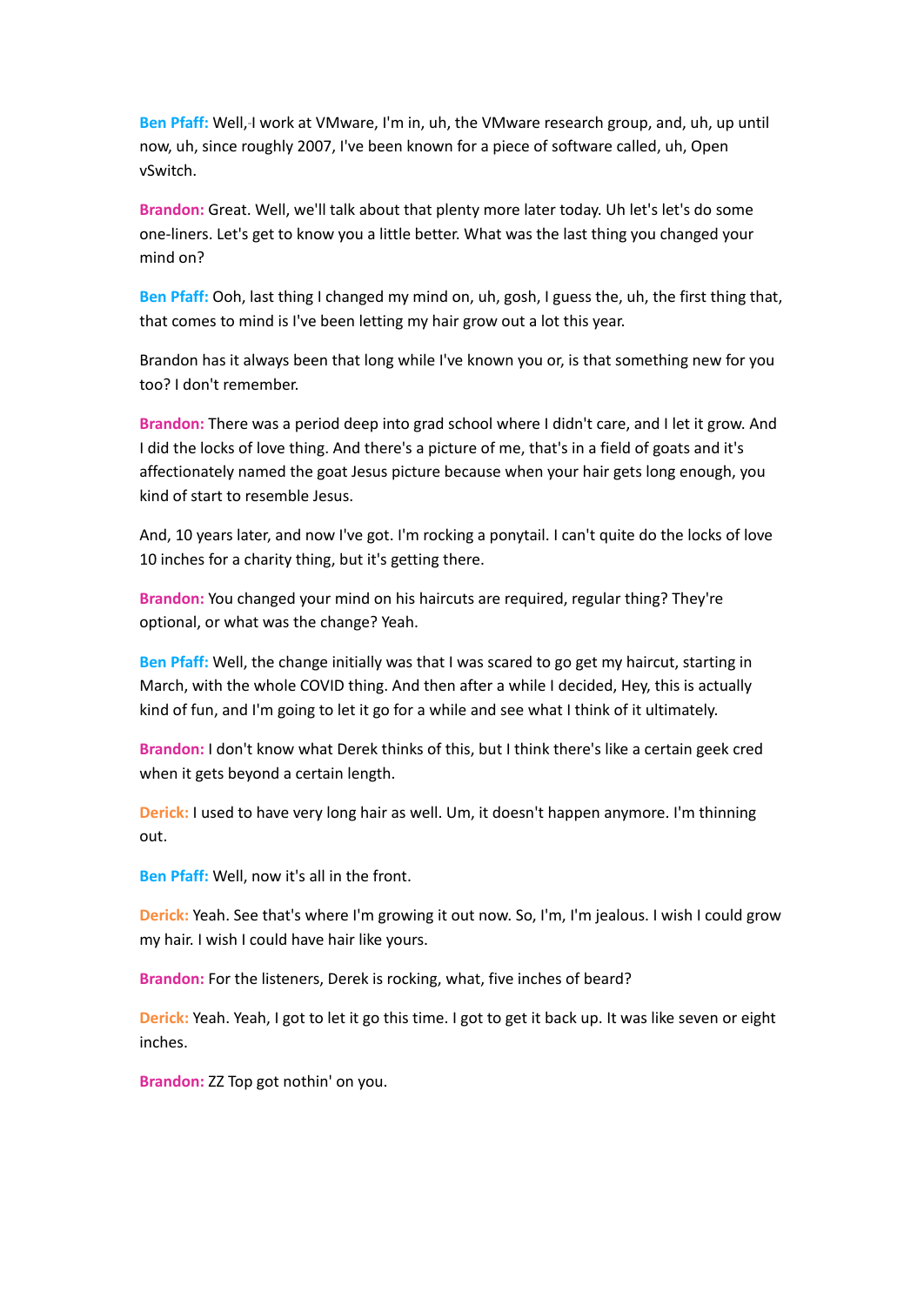# **The Rust Language**

**Ben Pfaff:** [00:05:09] So, I don't know if our audience is technical enough to appreciate this, the more technical thing I've, I've started changed my mind on recently as I'm getting, I'm getting to be okay with longer lines of code, uh, probably moving out from about 80 columns before to about a hundred now.

And that's partly because I just this year, got this enormous monitor that has room for lots of columns of text across the screen. So, now it feels like I'm just wasting the space. If it all goes vertical instead of horizontal.

**Derick:** Have you ever seen Scala code where it's like dot, dot, dot, dot, dot, and it's, it can be lines, right? It was one line, but it's like a huge series of nested classes and functions.

**Ben Pfaff:** I don't think I'm to that point yet. I've been writing more Rust than, uh, I don't think I've ever worked on Scala.

**Derick:** Isn't it like number one now on that language survey?

**Ben Pfaff:** Well, for me, uh, Rust is the language that I've been looking for for a long time. I have -been a serious C programmer since the 1990s and C is great because you have total control. But on the other hand, you incur so much risk, any sort of mistake and things go wrong, your, your whole machine explodes, it's only memory protection that saves you, and with Rust, you have to do a lot of work upfront to really figure out what you want.

But on the other hand, when it runs and your bugs are not ones that blow up the machine. Your bugs are ones in, what people refer to as business logic, they're bugs in your logic and not in your memory management.

**Brandon:** Does that make you question your identity a little bit? Cause I think of you as a hardcore C guy. I think of you as someone who has literally written "How to write good C".

**Derick:** I want to point before he answers. I just want to say we'll put a link into Ben's website. You have written I've and I've promoted some of the things you've written on Twitter, some really great guides in how to do things in C.

**Ben Pfaff:** Oh, I know that I had things like a C coding style guide, that was one that I wrote in the 1990s. And I'd have to go back to it and see how much of that is something I still support.Like on the other hand, I guess things like the

**Brandon:** Do you say "hi, I'm Ben. I'm a Rust programmer".

**Derick:** Or is it a Rustian? What do they call themselves?

**Ben Pfaff:** They call themselves Rustaceans. Um, so, the thing is, it's hard for me to say, hi, I'm Ben, I'm a Rust programmer, because there's a lot of Rust that I'm still kind of a novice on. I don't think I'll be able to say that until I've gotten my, my rust up to, you know, somewhere in the ballpark of where my C is.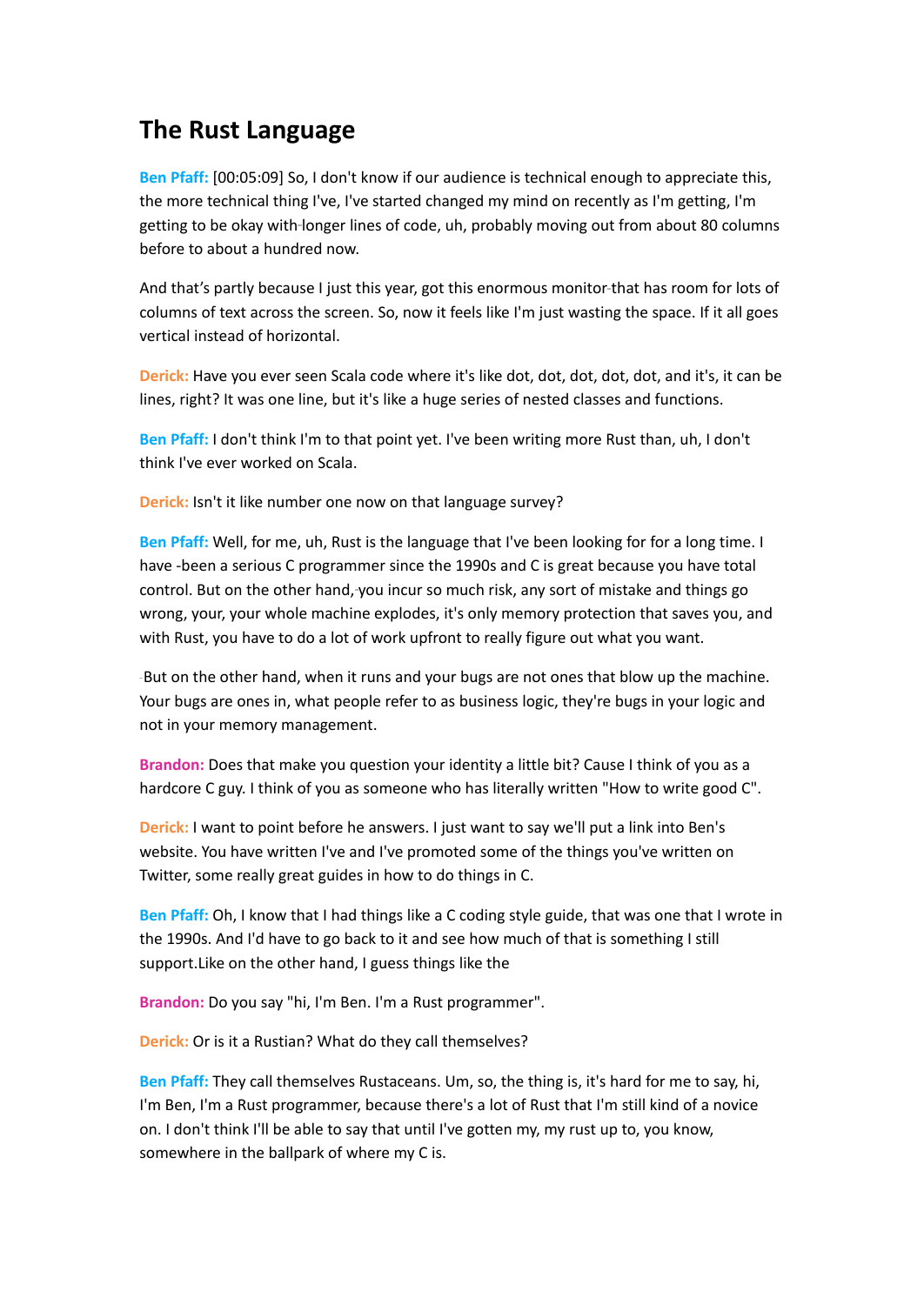That's going to take a while.

**Brandon:** I wonder if it's kind of like C people going into Java, where they would port the idioms, even if the idioms weren't necessary.

**Ben Pfaff:** Oh, Oh yeah. I'm, I'm, I'm definitely guilty of that. So, Open vSwitch, which I'm sure we're going to talk about a lot. Um, has a ton of libraries in C and then at one point we wanted to, do some work in Python. So, I spent probably what you call a long weekend, porting a very large portion of the C libraries in OVS into Python, which basically consisted of me typing as fast as possible, writing out all of the C stuff in Python.

And I've been informed by people who are really Python programmers. That there's a lot of stuff that is not very, uh, idiomatic for Python there.

**Brandon:** I feel like we could do an entire episode on languages and it's one of those bike-shedding things where everyone's got an opinion, but I think for this episode, we're not going to go too much into languages. We're going to go into users, systems and people a little bit more than the deep-tech dive that we could do.

**Ben Pfaff:** Yeah, let's dive into it. Uh, where do you want to start?

# **What is OVS?**

**Brandon:** [00:08:50] Yeah. So maybe give us a sense of what is OVS beyond the one-sentence description? What is it? How did you find your way into it? Maybe some backstory there.

**Ben Pfaff:** Yeah, so, we ended up writing OVS at Nicira, which was a, a startup that I joined as one of the first employees in 2007. And we didn't really set out to build a software switch. Uh, what we set out to do was to build a business that would be, based on flow-based networking based on being able to get packets to where our customers needed them.

Um, when we started out, we didn't have a very good idea of what the application was going to be, that we were going to try to sell to people.We knew that we wanted, to be able to, do something impressive, do something that would, uh, be at high scale. Butwe didn't have a good idea of how to do that, or even if it would be software or hardware based,and so, uh,here I am, uh, plopped down in an office and told, okay, we're going to do something it's going to be based on networking. We don't, we don't exactly know, um, what we're going to need to do with the network.

So, build something that'll do that. And, when somebody gives you a problem like that,what you end up saying to yourself - and of course I'm saying this as if it was me, but this was a collaboration between a large number of smart people, so forgive me, uh, all of my collaborators, when I make it sound a little bit like it was me, it was, it was all of us -but when that happens, what you do is you build something programmable so that, when you figure out what your real problem is, you program it to do that. And so, what, uh, OpenFlow and Open vSwitch ended up being from our perspective was a programmable packet processor.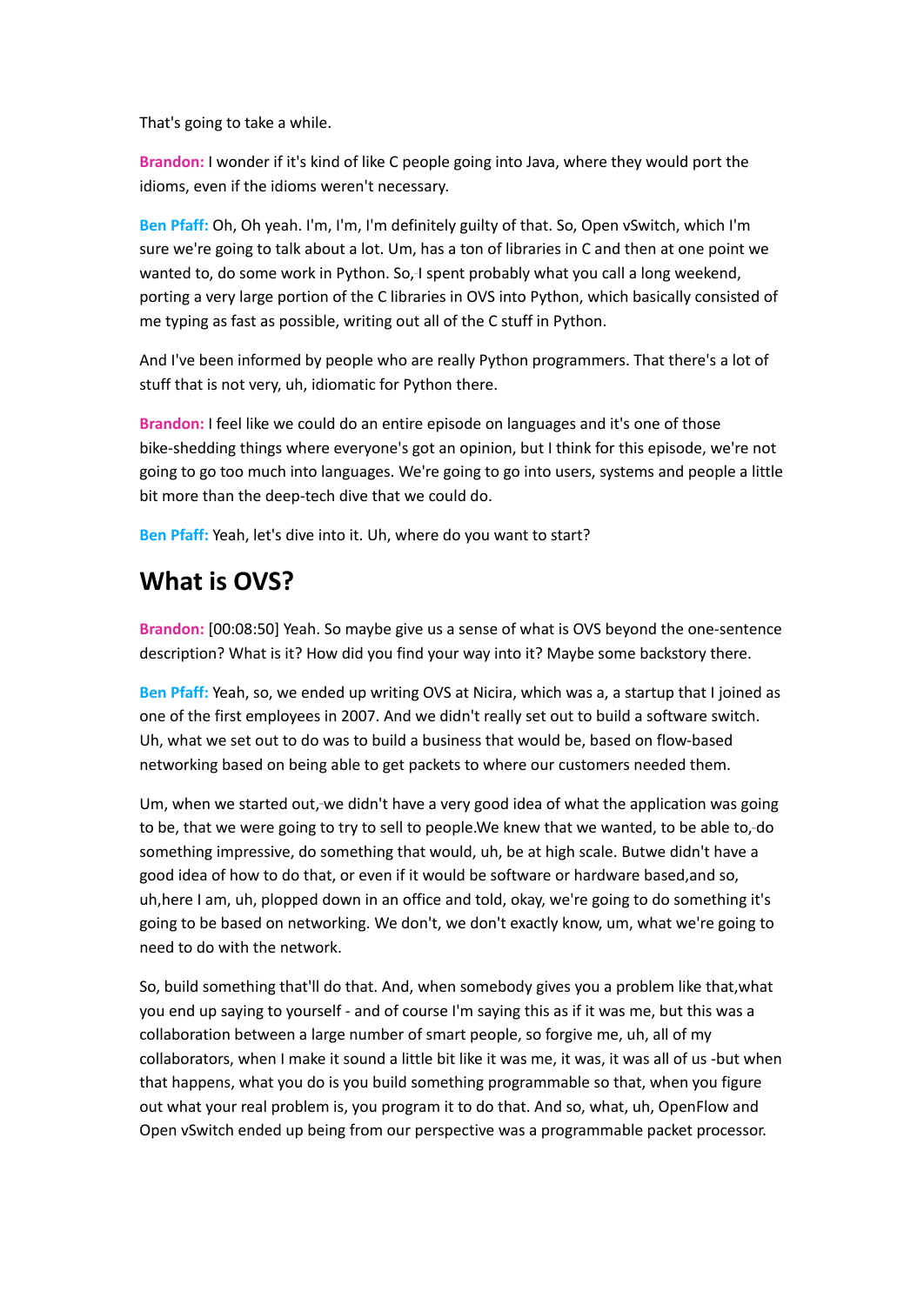It takes in packets, uh, on one end and it spits them out on the other, and, uh, in the middle, you have some other pieces of software out there, a controller, uh, telling it what to do with the, uh,the packets in the middle. So that's sort of the OVS story, in a nutshell, from my perspective.

# **OVS - how a non-network-operator would design a switch?**

**Brandon:** [00:10:50] One of the things that stood out for me was - OVS is almost like how a non-network-engineer might design a network switch. Can you talk us through a little bit of the differences between maybe a virtual switch and a physical switch?

**Ben Pfaff:** So. The difference between a physical and a virtual switch from a programmer's perspective, it's just a difference in the device drivers, you have, uh, a device driver that talks to a virtual interface or one that talks to a physical interface.Um, from a user perspective could design both of them to have exactly the same interface.

There's, there's no reason that you couldn't use your IOS CLI to configure either one of them. but, uh, we wanted things to be, more, intimately, controllable, by a controller so that, um,maybe things at the individual packet level, could be programmable, maybe, uh.If you go to sort of a traditional network switch, then, uh, what you're telling it is very much sort of generalities.

Um, this port is on this VLAN, um, maybe, uh, apply this ACL that sort of thing. but. the OVS interface was something you can implement that sort of thing with,but you can also tell it, things about, uh, arbitrary combinations of network fields, of headers and so on.

And you can instantly reprogram it,at any time, through the API. we didn't think of it as an API. We thought of it as a network protocol,but,these days that's the appropriate term.

**Brandon:** So I think you hit on something that's a point worth repeating here - which is, users could come to Open vSwitch and treat it like a physical switch. They could configure ports, they could configure VLANs, they could configure static routes, they could configure access control list entries. But it didn't have to stop there. There was this enormous set of other functionality that was enabled by it being extensible. And by, as I just learned, actually for the first time, you didn't know early on exactly what form the networking side would need to take.

# **Early Days at Nicira**

**Brandon:** [00:12:38] Can you tell us a little bit more about what it was like? Uh, so I remember what was it, 2007? I think Nicira had just formed and it was what, four or five people, right in that size? And you were in this small office on California Avenue in Palo Alto. And it was terrible.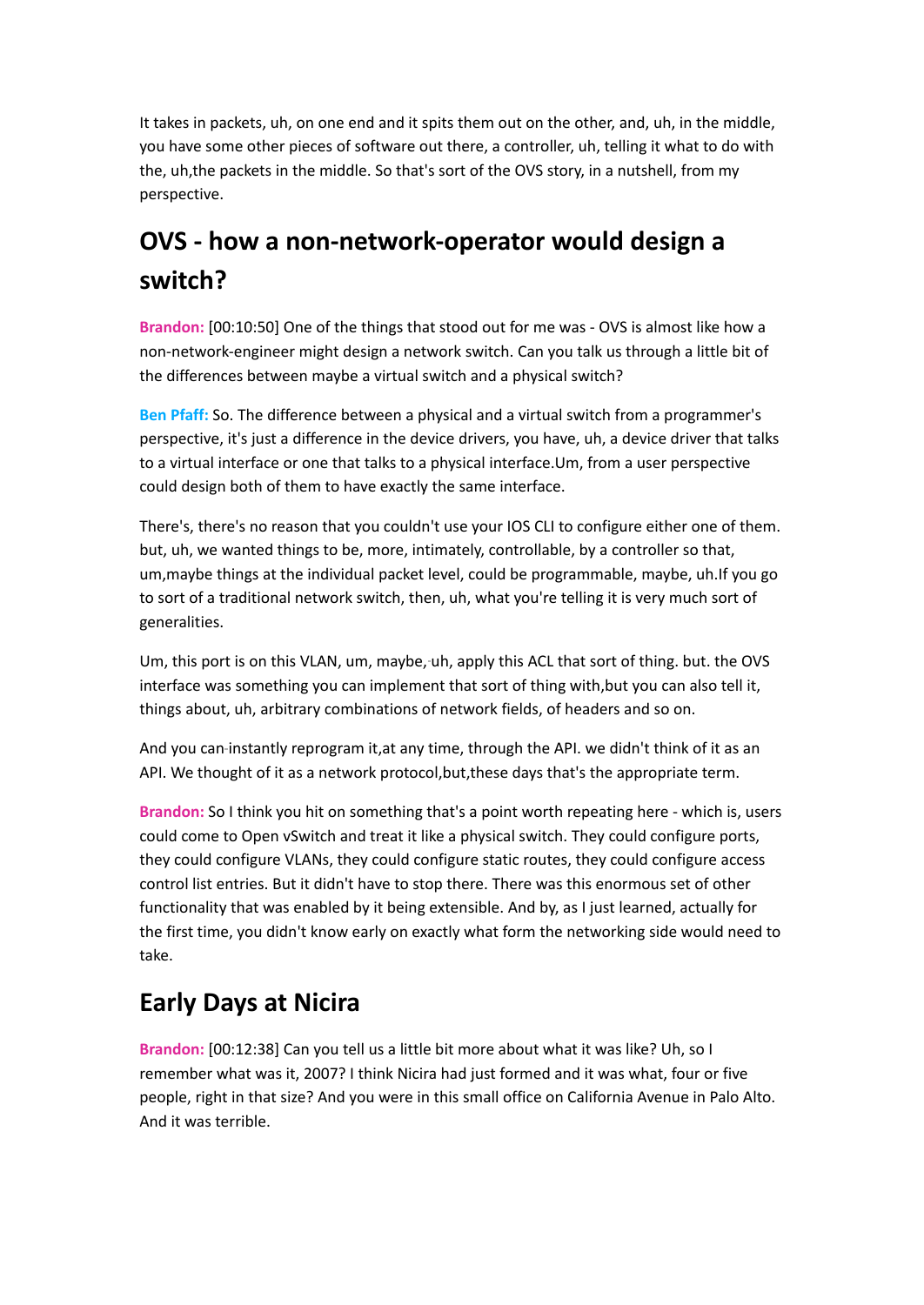Every time I went to the office and then I left and got lunch with people, I remember someone saying the Internet went down or it's like a meg and a half - it's something so basic that it seemed like a wonder that OVS got created at all.

**Ben Pfaff:** Yeah, the physical circumstances, uh,were not that, uh, inspiring. It was,uh, a small office with inadequate air conditioning for holding, uh, racks of equipment. Um, And, almost all of us, who were working there had had some sort of a difficult circumstance, we were dealing with.

It seemed like something like three of us had new babies within that first year or two. Honestly, it's a wonder that we managed to produce anything at all. Much less, something that influenced the industry in the way that it did... so it was, it was pretty, pretty humble beginning, you might say.

### **Systems Programmers vs Network Engineers**

**Derick:** [00:13:51] So that's crazy. That's a lot of stress right - A new baby and a new startup, and you're from a file system background. Was there ever a point when you're in that first year where you're like, am I doing this? Like, is this crazy?

**Ben Pfaff:** You know, I tend to think of myself as a systems programmer. but I've done a little bit of work in storage and file systems. I guess I never really thought of myself as a file systems guy. I have a lot of interest in most parts of systems programming.

Um, if you look at one of the things I produced when I was at Stanford, it was an operating systems course. The educational operating system I built as part of that called Pintos, I still get emails from faculty at the beginning of every semester, all around the world, um, saying, Hey, could I have access to the sample solutions for this thing?

So, try to think of myself as a generalist. I've become a little more of a specialist in what we call SDN now. But, someone says, okay, go build me a scheduler, or, a thread switcher or, I don't know, a virtual machine monitor, I would like to think that I could rise to the occasion and actually get really excited about that.

**Brandon:** I want to talk a little bit about your background because I think it's relevant to where OVS went. So, your advisor was Mendel Rosenblum. And Mendel's, well-known for creating this little thing called virtualization with x86 and a company called VMware. And you aren't a network person, you're a programmer, but you're building a network switch - were there any kind of impedance mismatches, any differences between the things you valued and the people around you, or was that a whirlwind of learning protocols and interactions?

**Ben Pfaff:** I don't know if we're, if we're going with the illusion that I'm a filesystem guy. I would just say the packets are just really small files. But let's see here.yeah, so the impedance mismatch between networking and systems is a real one, It's a little hard for me to exactly put my finger on the difference.

When you talk to networking people, they instantly start talking about protocols, um, uh, BGP, um whatever they're, they're using to manage their network. Systems people are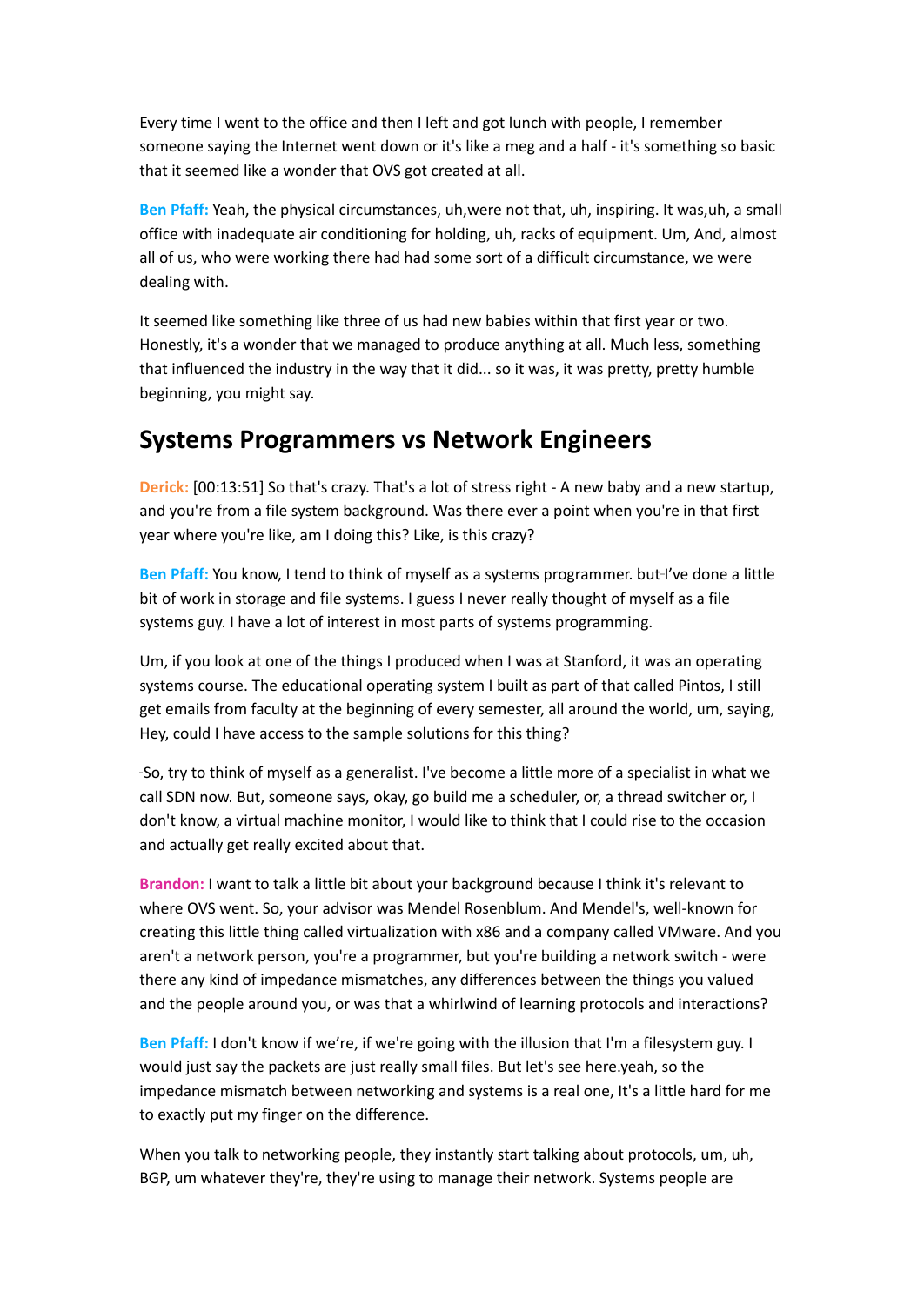usually a little more interested in, maybe how you get things done at a higher level or maybe, how you implement things.They tend not to focus so much on the protocols themselves. I guess the jokey way that I say this sometimes is that if you're a networking person, you do things in multiples of 12.You have a 12 bit Vlan and a 24 bit VNI and a 48 bit Mac and systems people like multiples of 16 and 32 instead.

**Derick:** I never actually thought about that, in multiples of 12,

**Ben Pfaff:** I think maybe that they like to, take the leftover bits and, and put some extra metadata in them.

**Brandon:** IP addresses are 32- bit aligned, but I know what you mean.

**Ben Pfaff:** Only a networking person would invent a 14 byte, ethernet header.

**Brandon:** And you're being nice with ATM. And what was it? 53-byte cells.

**Ben Pfaff:** I think those are 48 bytes, aren't they? But, I don't know, ATM.

**Derick:** There's a really terrible story about how that came out

**Brandon:** How encouraging it is to learn how we can compromise.There's a great lesson there about the political process, how we can all come together,right?

**Ben Pfaff:** Right. Let's just take the average.

**Brandon:** To achieve the most mutually disagreeable outcome that we can all say yes to.

**Ben Pfaff:** Yes.

**Derick:** So as, as, uh, okay. So as a systems person, right, coming into the network space, um,what are some of the quirks that you found, or some of the observations you made about the mindset of network engineers?

**Ben Pfaff:** They're always tending to talk about what such and such chip on such and such a piece of switch hardware can do.they seem to be very focused on what specific pieces of hardware and software can do.It was kind of hard for a while, um, trying to figure out, how do you make people think about how we could design things to work - how, uh, how, how we could make the software do things?uh, they also tend to be very focused on what happens in the middle of the network. So things like on your top of rack switches on your, your core switches, that sort of thing.They tend to, uh, to think about changing things based on, reprogramming and, and changing those components and putting new boxes into the network.

### **Focus on what you can change**

**Ben Pfaff:** [00:18:04] And, we realized pretty early on that if you, as a startup, try to influence things by focusing on those bits of the network, you just get bogged down because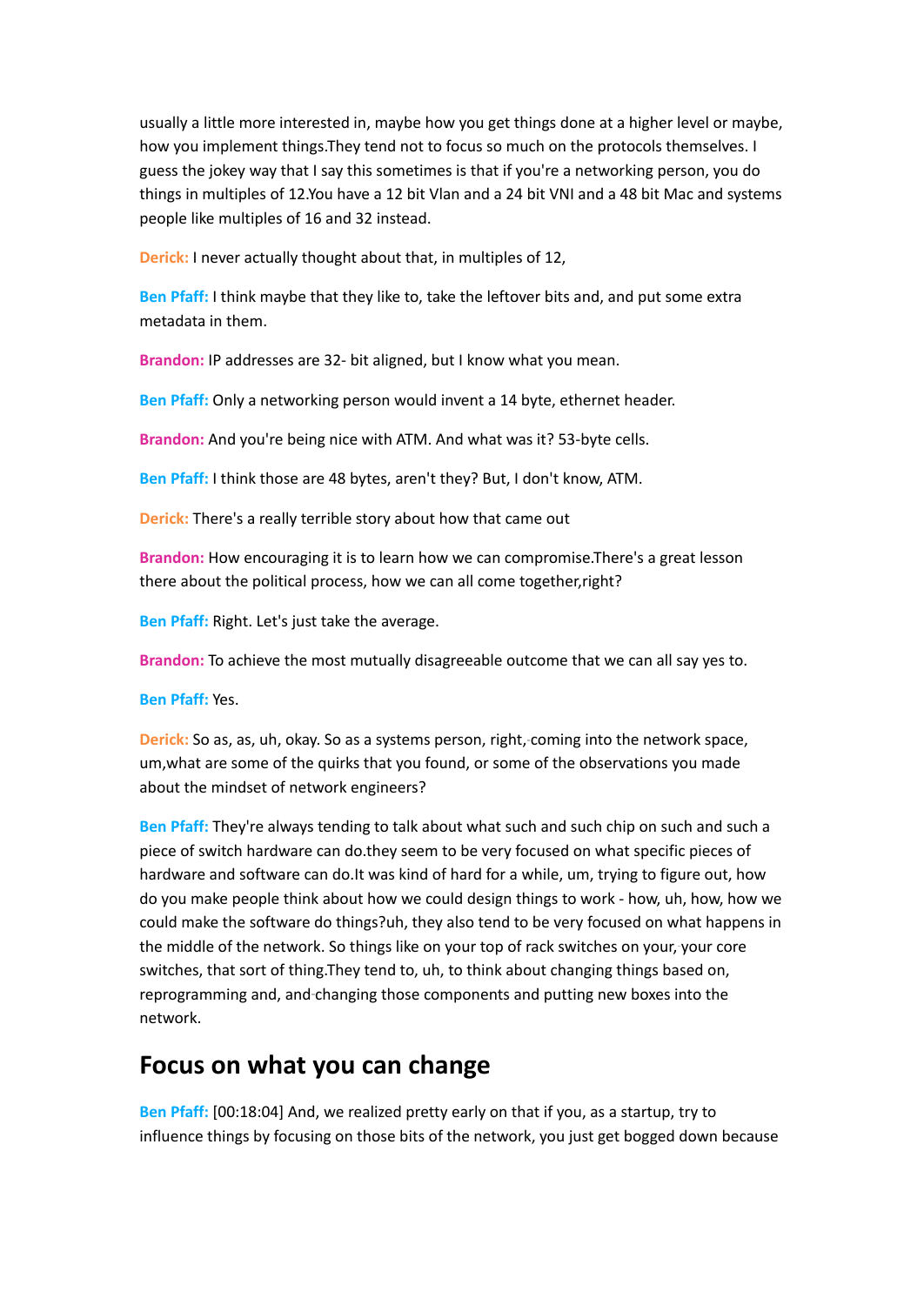every change to one of those is a negotiation, with some network equipment manufacturer or with some, ASIC manufacturer and they don't want to talk to you.

We actually brought in, one of these manufacturers pretty early on and, uh, their first question was how many thousands of these things are you going to buy? And, as a startup, that's not what you do.So, uh, within a fairly short amount of time we realized that if we were going to have any real influence, then the way we were going to do it, at least at first was by putting software on the edges of the network.

And that's actually where virtualization came in. I just sort of by coincidence had a background in virtualization because of what I'd done as a grad student.But we didn't come into Nicera thinking what we were going to do had anything to do with virtualization. It was something that...

**Brandon:** So I remember that it was what, 2008. And you were trying to get everything running on these, uh, I think it was a Taiwanese ODM, uh, Quanta running on their boxes. I think I deployed a bunch of those myself and installed the OS's for those things. Those things were pretty rough in the early days when the firmware hadn't quite matured yet,

**Ben Pfaff:** Well they were supposed to come with some sort of Quanta-specific firmware. But if I remember right, Quanta actually shipped them to us with Google's own switch OS on them which was a bit of a surprise.

### **Virtualization creates an opportunity**

**Brandon:** [00:19:27] Yeah tip the hat a little bit in an unintentional way. Uh and I remember the was it 08-09 or so around that point Nicira looking internally and going is this a sustainable approach? Is deploying to hardware ever going to work when you're asking so many people to change and they don't have a strong incentive to change. So when did the focus really shift to Open vSwitch?

**Ben Pfaff:** So The focus shifted to uh to Open vSwitch and we invented the name uh Open vSwitch when we started working along with Citrix on Xen and Xen Server - that was the name of their product we figured out that we needed to get an inroad into virtualization and we looked at VMware We didn't think they would be interested in working with us - and we were right about that as we learned from some folks we hired out of there later - and VMware had most of the virtualization market Xen and Citrix had a another little chunk , so we went to them and said Hey what if we built you something that would compete with VMware's virtual distributed switch. And they said Okay. Uh we don't have anything like that would be uh, good for us competitively if we had something that could match up to it, so we said okay we will do this by building Open vSwitch which can do anything basically. And then we will build a controller on top of that for you that will do VMware VDS and you have to let us sell our own product that does different stuff that will work as a controller as an alternative to this thing we're selling you.

**Brandon:** Well, Ben, when you were partnering early with Citrix, what functionality were they looking in your direction to enable?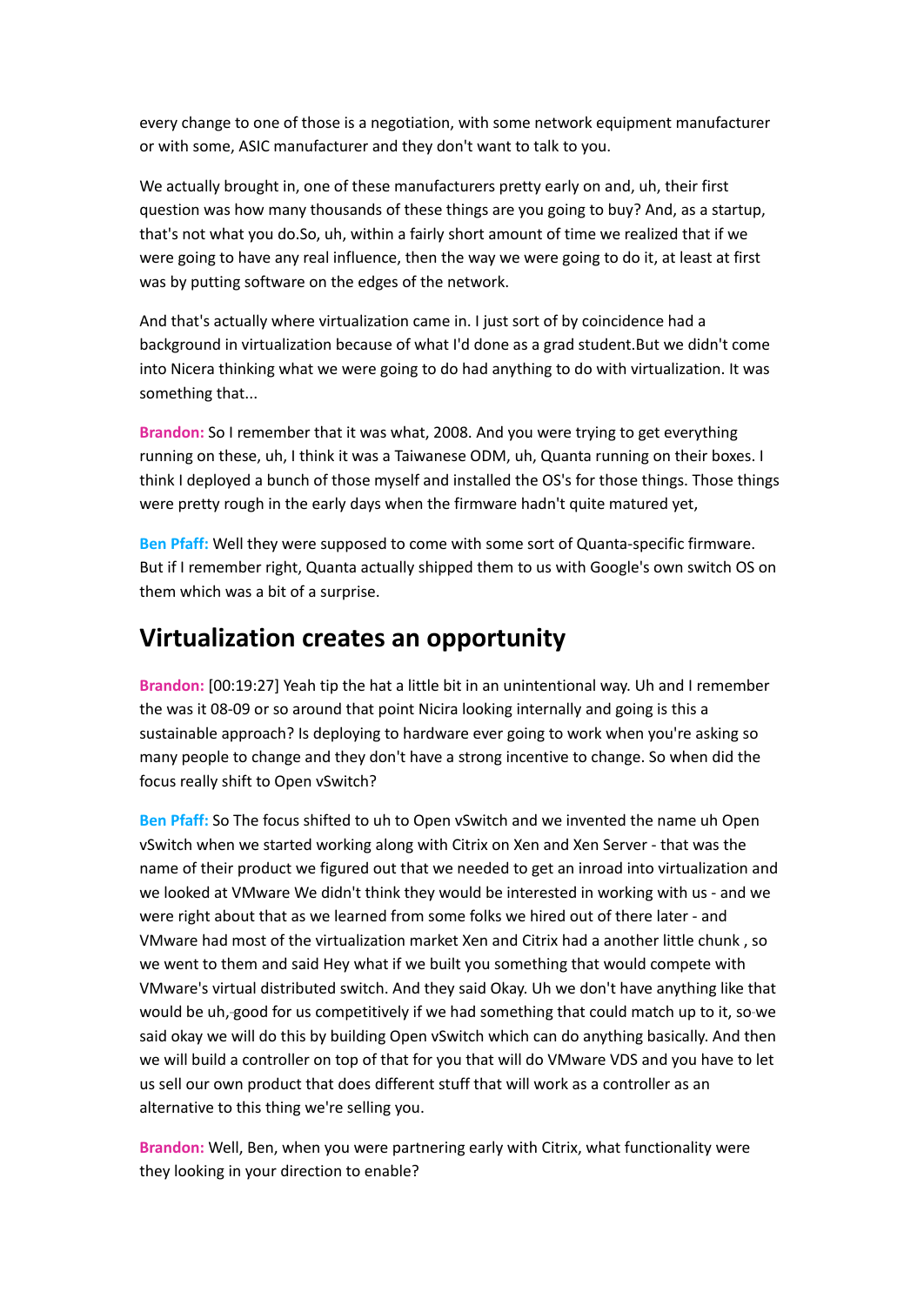**Ben Pfaff:** Right. What they wanted was the ability to do something a little bit like VLANs but they don't require you to use the physical VLANs of the actual network And they would support gracefully following around the virtual machines as they migrated from one host to another.

**Brandon:** Um in other words you take a bunch of virtual machines and you designate them as these can talk to each other over the virtual distributed switch and no matter where they actually go in the physical hosts that follow them around . It sounds very simple at this point but it was functionality that wasn't readily available at the time

And just those machines in that virtual LAN could speak to each other, right? So this was an early example of segmentation, of splitting the network into pieces and getting security benefits from that?

**Ben Pfaff:** Yeah networks are a good example of what we have in computers - we invent new ways to share things like networks and then we instantly need some new way to limit that sharing to partition things away again and this is a pattern that shows up over and over again in in computers and this was just one example of it in networking.

# **Early Customers**

**Derick:** [00:22:16] I talked to Martin over beers one time and I told him he must get a positive response from people who've worked in service provider environments because I remember I came from a service provider environment and went into a company that does financial stuff and I was actually shocked at how poor networking actually was in a virtualized environment - It's something like VLANs but not, and then it would just be VLAN tags getting shoved out of this interface , and I thought how come there aren't VRFs or other things ,inside of the host it's essentially a networking stack at the bottom of this host, that is the actual edge. Did you find service providers were more open to these concepts in the beginning?these concepts?in the beginning?

**Ben Pfaff:** Service providers were our big customer base. the problem that network virtualization solves is largely a problem of scale - if you have a small environment then it's not hard to manage your ACL's; it's not hard to manage your VLANs it's not hard to keep track of these things

but some of our early customers were service providers that were hitting real limitations Um I think in some cases they might actually have been uh hitting up near the limit of the number of possible VLANs around 4,000 and, they were finding that it was a mess trying to manage those that was a big part of our story uh sort of mastering complexity. Um, another big part of our story for service providers was self-service. We repeatedly heard the story where if you wanted to deploy some computers and you needed them networked together then you had to talk to the networking team.

The networking team uh had to set up a VLAN for you and it could take weeks or longer in some cases just doing that sort of thing but once you make this virtual it's really just a matter of clicking a few buttons and saying I would like these machines to be able to talk to one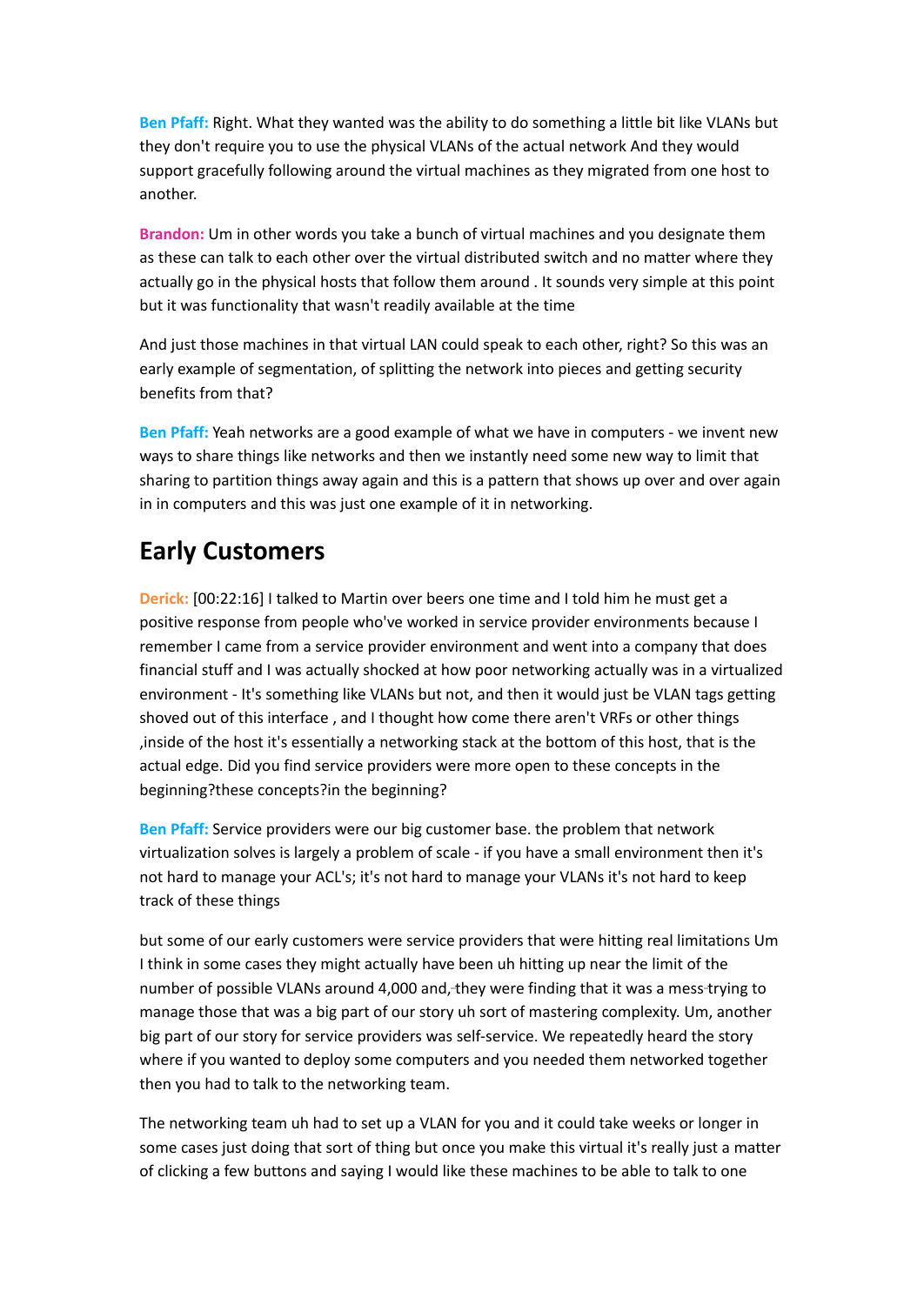another and things happen and you don't have tough, have this lengthy negotiation with another team.

**Brandon:** And I want to jump on something there, so, this is a network switch, a virtual switch, that it sounds like you're going to target to server administrators as opposed to network admins because you're completely bypassing yet again uh an entity that can say no on the process of getting this deployed and getting to this functionality that users wanted to make their service provider network more manageable, or to support higher levels of scale.

**Ben Pfaff:** Yes these service providers tend to have something like a server administrator team and a network administrator team and it seems like they don't always have the same incentives they don't necessarily cooperate all that welland once you've got two layers once you've got your host and once you've got uh your virtual machines within that host in a sense you have a nesting of [00:24:00] responsibilities. In theory that network team might have some responsibility for the hosts network administration because at least in theory there's a network inside it. That doesn't seem to be how things actually worked, and it made things simpler for everybody I think when the servers were implementing an overlay network they were implementing network virtualization and then the job of the network and the network administrators was just to get packets from physical machine A to physical machine B. I'm sure I'm simplifying that I've never been in charge of a non-trivial network but that's my understanding.

### **Software Switch Performance**

**Brandon:** [00:25:26] So Ben we've talked about extensibility initially for Nicira, building Open vSwitch, we talked about manageability. I want to talk a little bit about speed as a roadblock to getting this thing deployed and getting it meaningful and then I want to talk about availability, And I don't mean in the distributed systems sense, I mean getting things into the kernel. So, when you're building OVS and its meeting the bar for required functionality you've got this partnership with Citrix, did the speed even matter in the early days?

**Ben Pfaff:** Performance has always been important and there's a few axes along which it was important.There is sort of the raw network performance where, people start running packets through your switch as fast as possible when trying to see if it can keep up with line rate and that sort of thing. Um that's important for benchmarks because people are going to do it I don't think it's actually the most important for our metric because,when people do that they tend to forget that When you're dealing with this at a , at an edge , where you've got virtual machines running, those virtual machines have to actually be able to do something with the packets uh to provide something useful.

If you can get a hundred gigabits or initially one gigabit because networks have gotten faster over the time we've been working on this If you can get that in and out of your VMs but you can't do anything useful with it in the middle, it's not that uh exciting So there's that dimension and performance. The other dimension in performance that comes [00:26:00] up over and over again and for good reason how much CPU time are you using to generate this performance And so initially we were talking about uh primarily about machines that had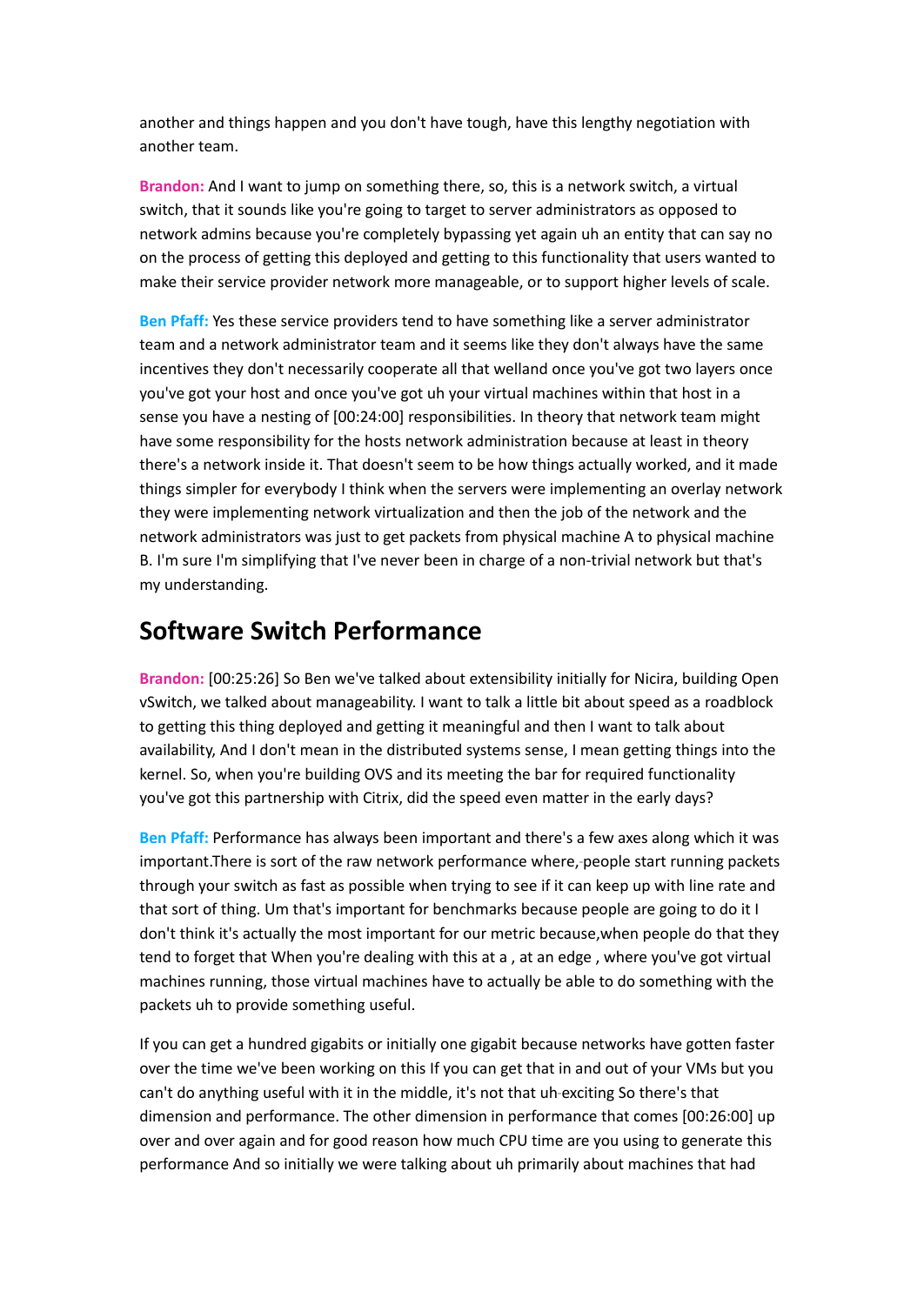one core or two cores. The sort of approach that we can use these days of DPDK where you assign a core to service a NIC can't work.

#### **Brandon:** DPDK?

**Ben Pfaff:** So DPDK is Intel's library for network processing And it tends to use this approach where you give a core to a network processing component and then it uses the entire 100% of that CPU core.

And this allows it to run very fast but Initially, this sounded ridiculous - how am I ever going to get anything useful done in a virtual environment if I'm using all of my one or two cores just to move packets around.

**Brandon:** Definitely. I mean, OVS is getting created around 2007, 2008. You don't have every desktop having many cores - maybe two, maybe four, but you don't have many cores for sure.

**Ben Pfaff:** Right. Um,

**Brandon:** So this wasn't even an option?

**Ben Pfaff:** No one of our performance goals was to use as little CPU time as possible and in fact we would get complaints if we use more than about 5% of of a CPU

So that's sort of the direction we started from.

**Brandon:** And you had to pull out every trick in the book that you knew but packets are just tiny files to move as you mentioned earlier so you knew a few tricks to make things fast. You knew a few low-level C hacks to get your lookup tables to be really efficient to avoid unnecessary copies that might take up that time. Can you talk a little bit at a high level about how you get performance out of a software system that's sitting that close to the hardware?

**Ben Pfaff:** Yeah in a software switch there are uh three phases with which you deal with a packet. One is the packet comes in from somewhere you have a device driver there the last part the phase three is you've got the packet going out somewhere and you've got a device driver there.

So. Open vSwitch - the device drivers Aren't part of it, the device drivers are part of DPDK they're part of the Linux kernel there somebody else's problem. We can't have much of an effect on how fast they are. The part that we can influence is the phase in the middle part two that's the phase where we decide what to do with the packet where we figure out um this is where it needs to go, and these are the changes that we need to make to it. So the whole history of Open vSwitch is how do we make this decision How do we make this this network packet classifier as efficient as possible And uh we've come up with new techniques along the way and our publications,have been fairly oriented around that in fact I'm still working with uh, some researchers on uh how do we come up with even better network packet classifiers .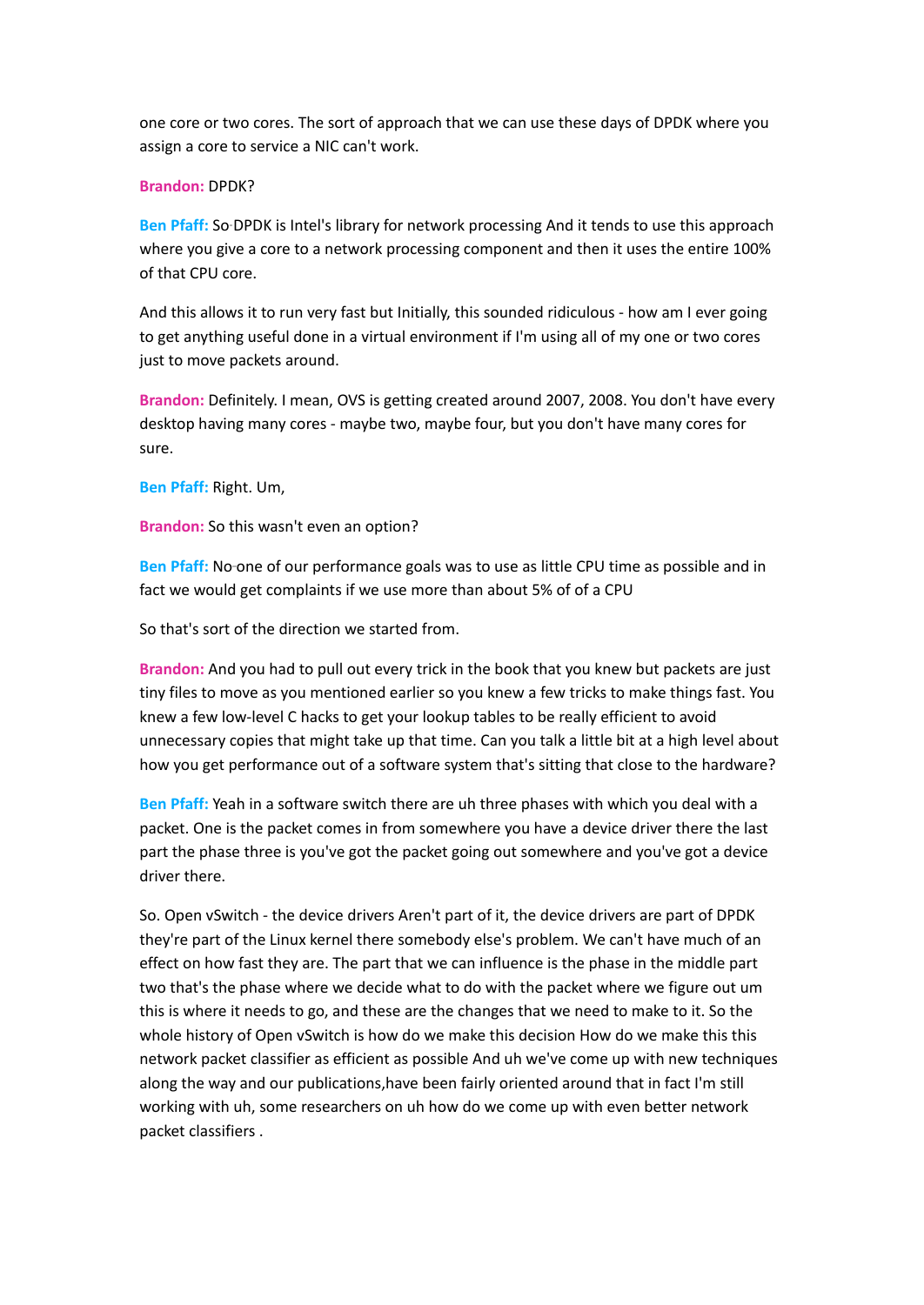**Brandon:** And I remember that was one of the things that surprised me that the Open vSwitch kernel module was doing things faster than the previously built Linux one even though you could do a whole lot more with OVS, right - it had all this extensibility built in but you put a lot of work into it right?

**Ben Pfaff:** Right and uh a big part of that story is uh is caching if you [00:29:00] look at how most software switches work even today uh they work by taking each packet and putting it through a whole list of decisions. They might first look at where is this coming from? They might look at different things that help it decide, "does this look like a valid packet?" and eventually they figure out ,"Oh this is where it should go?" And you have to do that at some level but with open vSwitch uh we came up with some clever schemes that allowed us to quickly make all these decisions in one go for packets that are similar to ones that we've seen recently.

If you look at our flagship publication on Open vSwitch it's almost all about

**Brandon:** Yeah, I think this is the mega flow stuff, right?

**Ben Pfaff:** Yeah.

**Brandon:** You've seen a packet before How do you very very quickly figure that out the next time and the next time and then the million times after...

**Ben Pfaff:** Exactly. And with caching there's always the question of how do you do cache invalidation and that part of the story is one I've never been satisfied with and it's probably the uh the part of that paper and the project that I'm least happy with over time. That's the hard part.

### **Getting into the Linux Kernel**

**Brandon:** [00:31:06] So Ben I feel like we could dive into the tech details for a long time and really geek out,But That's not why I wanted to bring you to the podcast , actually it's...

**Ben Pfaff:** Yeah, pull me back! Pull me back from the brink!

**Brandon:** Let's talk about people, what every engineer wants to do, let's talk about human processes. Let's talk about something that I think is very remarkable, which is getting code of any kind into the Linux kernel. And in your case, it's not like some little bit, it's not a single patch that you have your name on. A lot of us have our name attached to a little patch here or there, it's a monster, it's a beast, it's a big amount of code. And this isn't a six-month process. This is a multi-year process to build, to refine, to get over that barrier.

And I wanted, I wanted this to be the focus of our discussion - about what is it like? What is the human experience for a top-grade developer with a big chunk of code that they're shepherding as part of their job, or [00:31:00] even outside of it - getting that code into the kernel? So, let's, let's start with the most basic elements.

What is Linux? What is the Linux kernel?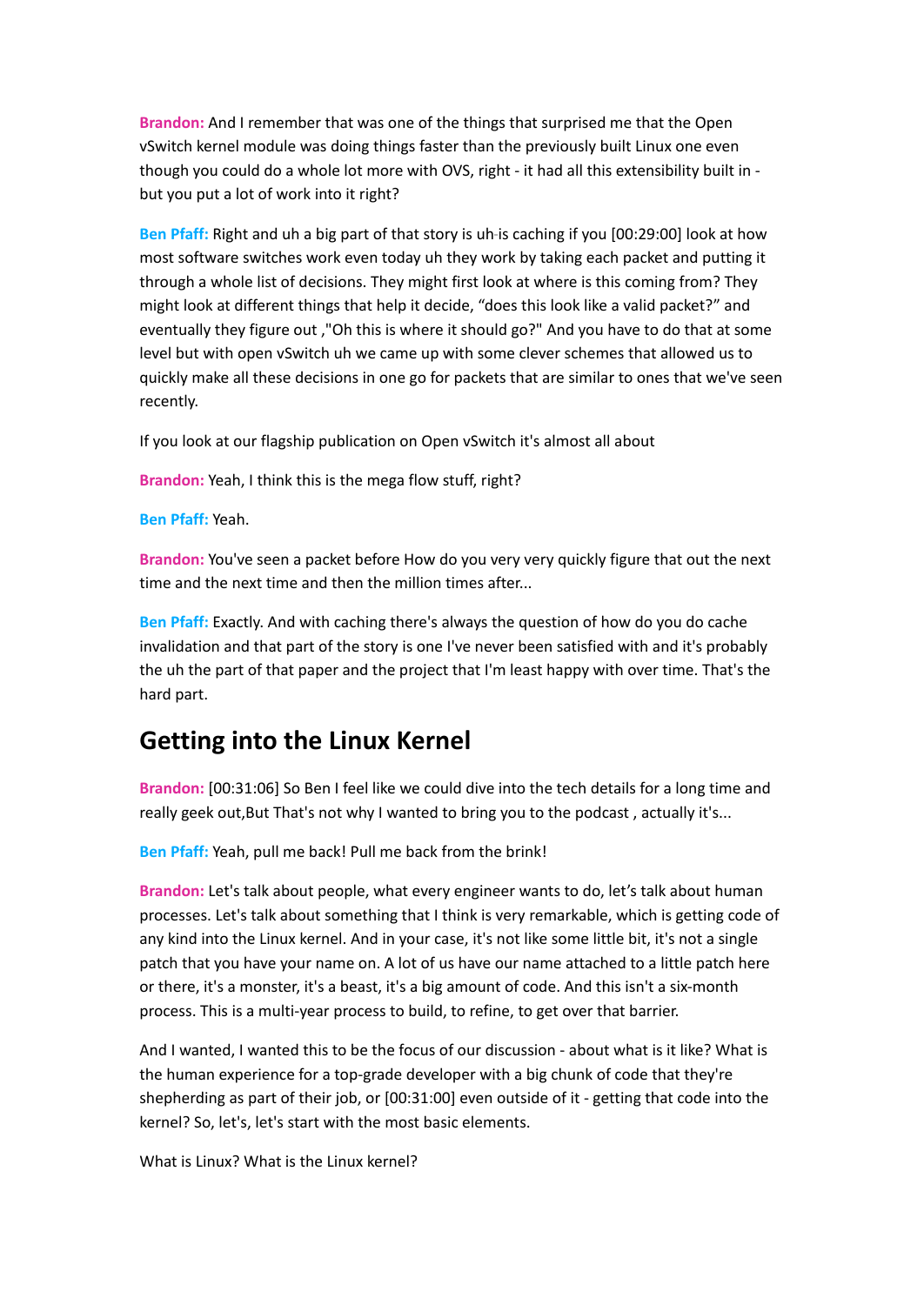**Ben Pfaff:** Sure so Linux is the lowest level code that most programmers think of running on a computer-it's what we call the kernel It's what sits between the hardware and the applications and Linux is actually a pretty important kernel. It's what runs on every Android phone It's what runs on every Chrome book it's important enough that even Microsoft is building support for it into windows.

**Brandon:** And is this the largest open-source project in terms of active code or contributions?

**Ben Pfaff:** it must be up there. I've heard people claim that Kubernetes is actually more active; they're probably number one and number two - that would be my guess.

**Brandon:** Great - So how do we get to it already there in their OS distribution, but I have to imagine there's more to it than that.

**Ben Pfaff:** Yeah,the reason that Open vSwitch wanted to get into the kernel was that the kernel is the thing that's right next to the hardware. When a packet [00:32:00] arrives from a virtual machine or a physical NIC that's where it ends up first. And so if you do packet processing right there uh you get higher performance than if you do it anywhere else because if you do it anywhere else and there's a layer between you and the kernel, and so you get a higher latency this is by the way no longer completely true because there are ways that you can completely bypass the kernel

**Brandon:** But this isn't the code that most people get started with - this isn't Python scripting or Java code this isn't high level stuff - this is the opposite. What's kernel code like in comparison to the rest of the system?

**Ben Pfaff:** Right kernel code is difficult to write because it's all written for maximum performance and there's not very many barriers between you uh, and completely screwing up the computer. If you write ordinary code then if, if you do something wrong it crashes the operating system kills it, and you start it again uh, with the kernel usually if you make a mistake then your machine as a whole crashes and you have to reboot the whole thing. There just aren't very many guard rails so it takes careand, as a result the people behind the project are very fiercely protective of almost everything in the project for good reason because if they let just anybody contribute any code then that machine is just going to explode It, well not literally, it...,

**Brandon:** Just got a mental image of you walking with an explosion behind you.

**Ben Pfaff:** There's a mythical instruction in the uh the hacker literature uh the halt and catch fire instruction. But fortunately those are few and far between they don't normally really exist. Anyway.the people uh behind the kernel throw up a lot of barriers to getting things in there for good reason because they want their stuff to work.

**Derick:** Yeah, you know when I started in the nineties I came in at the tail end of sort of the way they used to bring people into an actual you know on the ground coding shop where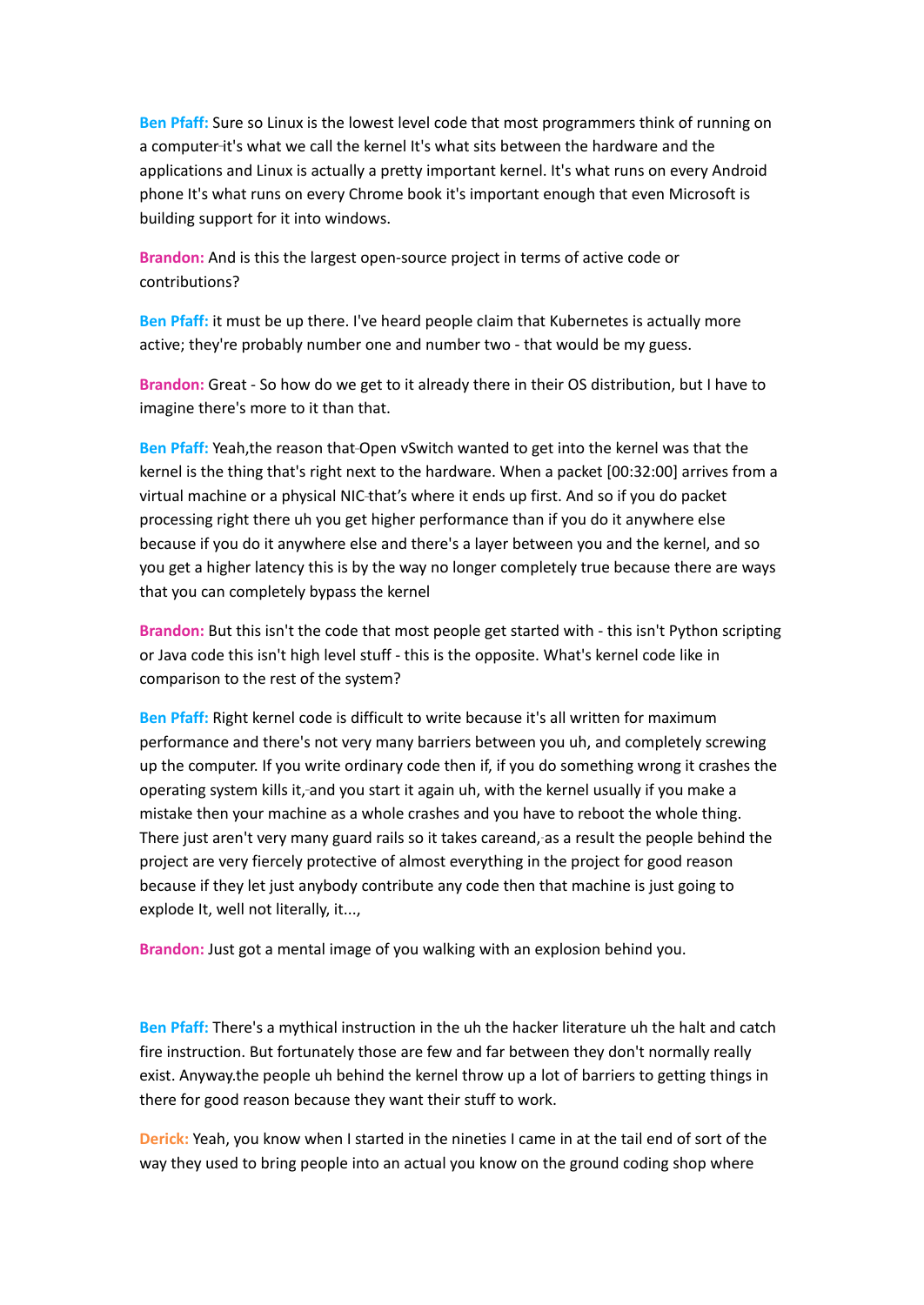you were sort of an apprentice and then at that time the one I went into I mean all the mentors were these crusty old Unix people, and as somebody who was young I was like so excited to be working on these systems and I would have these ideas and we would have these meetings - I'm like I think we should do this And I got shut down so many times by these just - this image of these people with these long gray beards being very stubborn and obstinate right Like these Unix gatekeepers, I guess. Right?

**Ben Pfaff:** Now you're one of them with the uh with a Unix spirit yourself.

# **Getting OVS into the kernel - not Ben's first rodeo**

**Derick:** [00:35:23] But the thing is you went up against that right? First of all, you made something that needed to be made right, that didn't exist before and it's huge It's not tiny It's not like, Oh I'm going to make this small change to this little part of the kernel you introduce something huge that was fundamental to the kernel I remember when I heard that Open vSwitch went into Linux I was like Holy shit how did they do that?

**Ben Pfaff:** There's a couple of things here Uh one is that this wasn't my first rodeo before this I actually had two other device drivers that I had contributed to Linux I contributed the 16 color VGA frame buffer driver way back in the nineties and I had also contributed a driver for an FM tuner card back in the nineties as well So I had some experience with Linux, but I also had a long experience with free and open source software in general. I actually have a project that I'm still working on, a 25 year project, anduh, you know collaborators come and go And you learn to work with them. The other a superpower we had here was actually another person on the team Jesse Gross Jesse fits right in with those kernel people by which I mean that he is incredibly technical and sharp and very cantankerous

He's a great guy but he fits in just perfectly with the kernel folks. So, he started out as a fairly junior person at Nicera but he very quickly showed that he was an amazing programmer.

When we found him the right part of the project which was the kernel module, he took ownership of it instantly and he was the one who did the heavy lifting of actually convincing people in the kernel community to take it.

The other thing that we had going for us as you say there was a lot of code there there was, but it didn't interlock with most of the kernel very much; it was more or less, in its new isolated directory. There were only a few places that it connected to everything else.

As somebody who manages a project and accepts things, that's actually a very good sign to me because it means that if something goes wrong and somebody fails to maintain something or there's a terrible bug you can remove it without breaking other stuff, and I think OVS fit in that category.

# **Why Code Gets into the Kernel**

**Brandon:** [00:37:40] So Ben I want to jump in here. Why would anyone ever say yes on the Linux kernel team to a new chunk of code, because you are stuck with that until the end of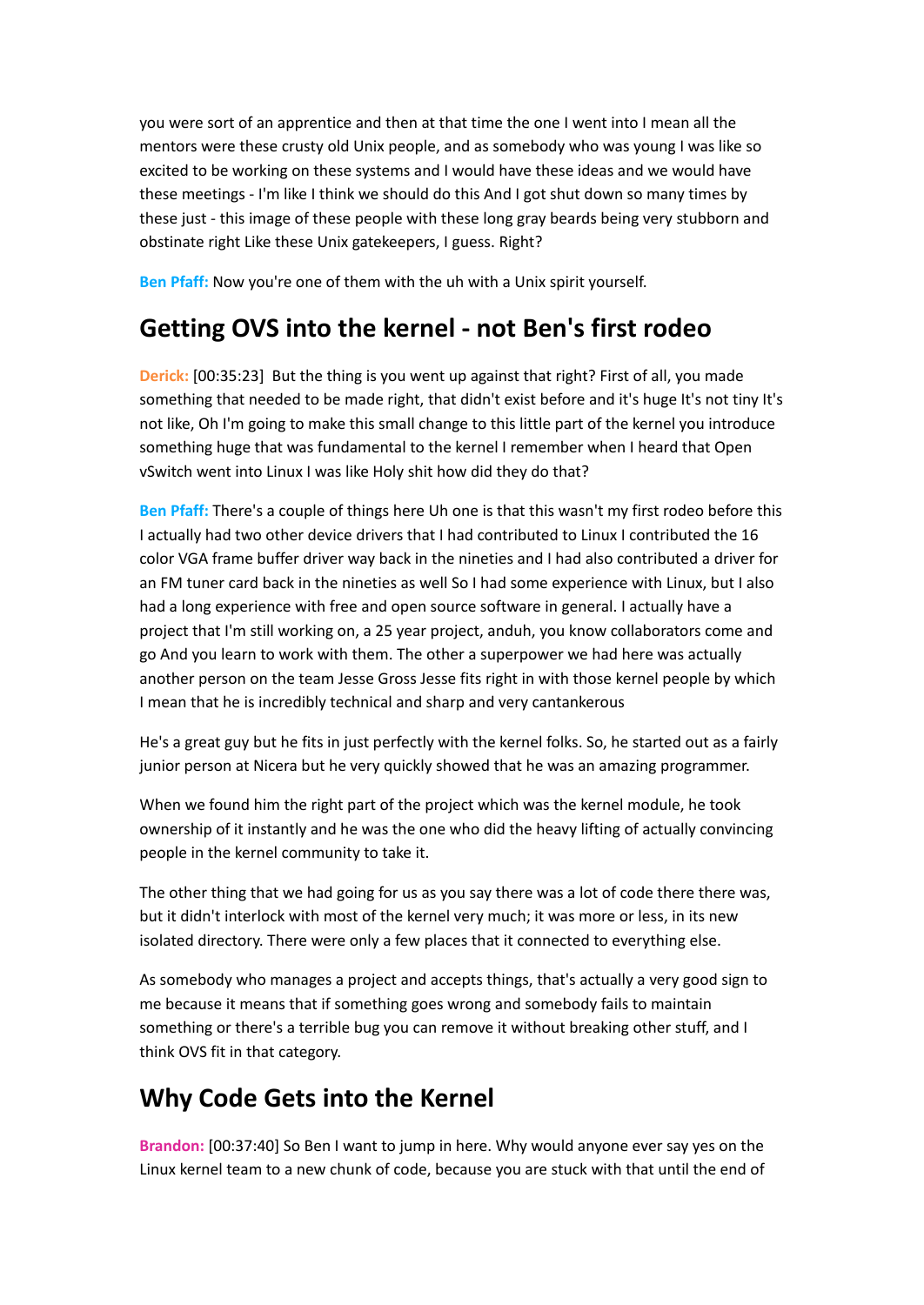time? And okay maybe I'm being a little hyperbolic - you're not stuck till the end of time - you can remove things – but the bar is pretty high because people, once they're using it, don't like to have things taken away. And that extra code is something that you have to maintain, even when someone else's code changes and it forces changes elsewhere. Can you talk a little bit about that?

**Ben Pfaff:** Usually it's because the users want it. We had users at companies that have some influence over the Linux kernel; they're the contributors to it it's not like Linux is some uh some company off somewhere whereas a customer you pay for features, Linux is the people who work on it. And, as those people change as they continue to contribute to it then, they have some say over what goes in. They actually have some incentive to get it in, because if you're using a feature like open vSwitch and it's not in the kernel then you have a lot more work to do because when, whenever Linux changes you have to sort of go in and change your stuff to go along with it, and that's a pain -that's work. So, if you get it in there, it's less work.

Then I love this notion of Linux as a user centered design organization, because I don't think there are any turtleneck wearing designers talking about delight here, these are kernel guys, right? These are people who do code that is really critical to the experience. And if they get it wrong, the effects are potentially life-threatening.

**Brandon:** These are people who know that what they're doing is meaningful because it's so critical to the experience despite the higher bar for getting anything in and testing this.

**Ben Pfaff:** I don't think people who aren't technical realize how much of a thrill programmers and developers get out of seeing things work and making things but, that's part of it too. Yeah.

**Brandon:** Do you still get that thrill?

**Ben Pfaff:** Sometimes the things that I really like these days are when I've built something that teaches me something new.

I've written a lot of code so the opportunities to do things that are truly neware a little farther between but when I've got some new concept and I've finally embodied it in something that works, that's fantastic! And then the other thing is when I get to talk to users who've used my uh my [00:39:00] software for something especially if it's for some use that I couldn't have foreseen in advance.

We have uh one or two of those at the Open vSwitch conference every year. And are always some of my favorite talks.

**Brandon:** I'm wondering if Derick if you have a story about nervous excitement around coding or anytime you'd done it recently and felt that spark of joy.

**Derick:** Um wow. I wasn't expecting that, but I was working on a project where we had to write code that automatically strung up a set of containers with networking between them for the purpose of presenting a lesson to someone visually on the screen that they could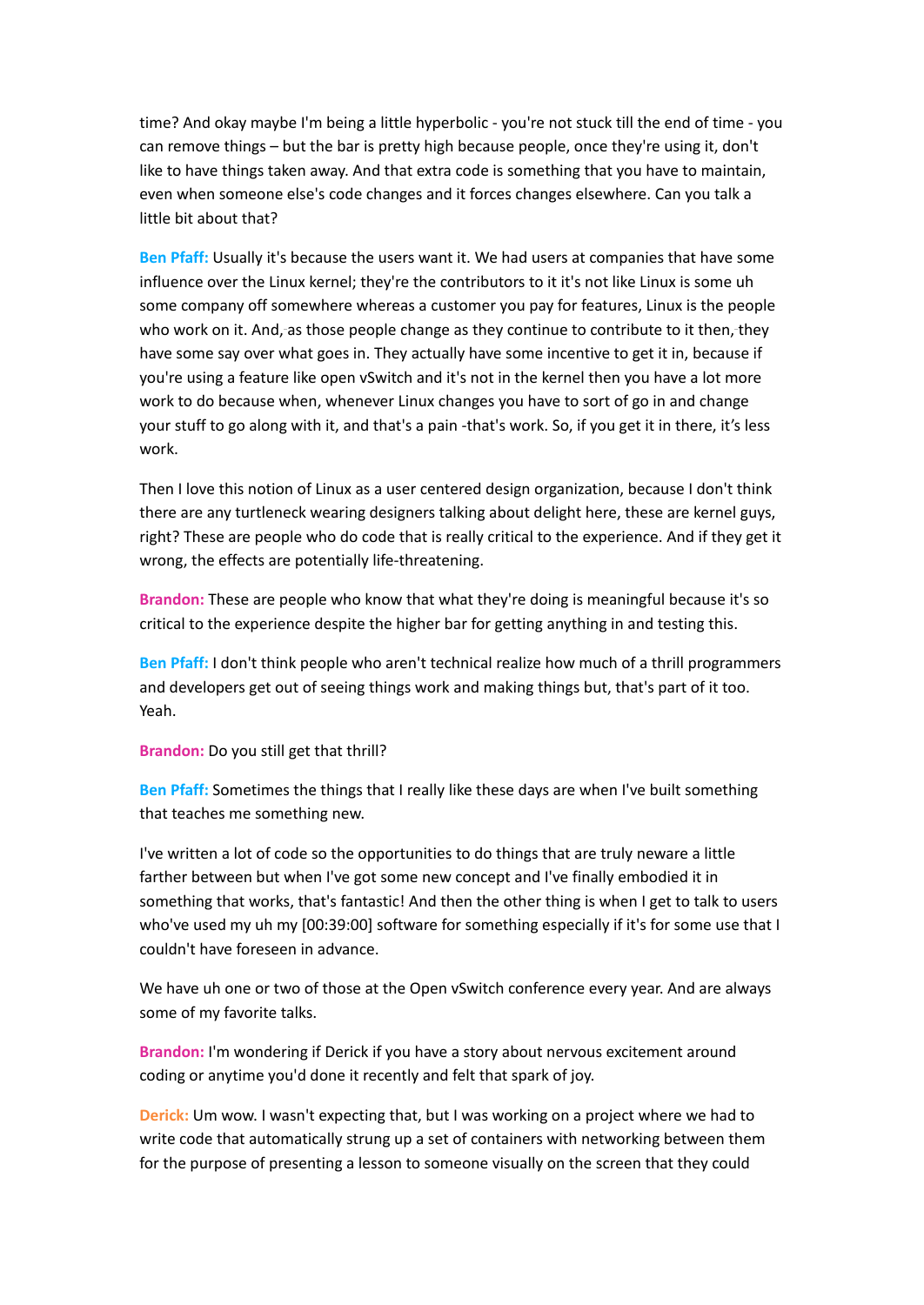interact with. Like, they would select the lesson and then everything gets spun up, it went together, and we had to write code to do all that. And it was one of those things where there were so many independent pieces that were getting spun up - like and they had to be spun up with an initial configuration - that was the whole trick. You know there was an IP PBX and there's switches and there's Linux command line softphones which are a thing - you can actually from a command line make a phone call [00:40:00] and i'm all that had to be done, and there was a lot of coding Python and Go that went into it and using a lot of very new like 0.1 version libraries that were not... we'll say well-written so ...

**Ben Pfaff:** Sometimes it's a thrill when things work at all.

**Derick:** Yeah exactly. I call it yak shaving like you know how all the pieces are supposed to go together, and then once you think you've strung them all together now you got to go through and figure out why it doesn't work piece by piece you know yak shaving one nasty yak dread at a time off the yak.

**Brandon:** But I think it's actually a lot broader, right? It's not just coding here. It's any kind of creation where there's a user involved and you don't know exactly what their experience is going to be.

**Ben Pfaff:** There's a lot of responsibility I guess when you run into things as sort of a serious programmer um I know that when I find myself exploring something new I usually end up reporting and maybe fixing bugs and things that seem completely unrelated.

**Brandon:** Yeah, I think the more critical a system is, the more time you have to put in to getting it right. And the higher that bar has to be because of all the places the Linux kernel is used. And yeah, your laptop may reboot, but Linux isn't just controlling your laptop, right?There are a lot of embedded devices that are connected to people's lives, that are connected to rockets heading up - In fact this is part of what motivated Forward - which is this notion that if something matters and the cost of a failure is very high, then you should invest all the resources possible and the highest tech to make sure that thing is going to work in every circumstance.

### **Not just throwing it over the wall**

**Brandon:** [00:42:21] So kind of coming back to OVS in the kernel, moving past Linux as a user-centered design organization, which was in no way where I thought this conversation was gonna go - what was that process like for you? Maybe walk us through the initial throw it over the wall or maybe pull someone aside and say, Hey I got this code." I think you might want it. I think it's going to be really good for the users..." What's the next step?

**Ben Pfaff:** So we knew that we had a lot of homework to do because we had you might say cut some corners in some ways. We knew that some bits of the system would not be acceptable to the kernel networking community, as-is. So, in the run-up to contributing this thing to Linux uh we had to go through and make a lot of big changes to interfaces especially the interfaces between the kernel and the applications that would use it. We re-wrote that layer probably multiple times until we got it to a point where we thought it would be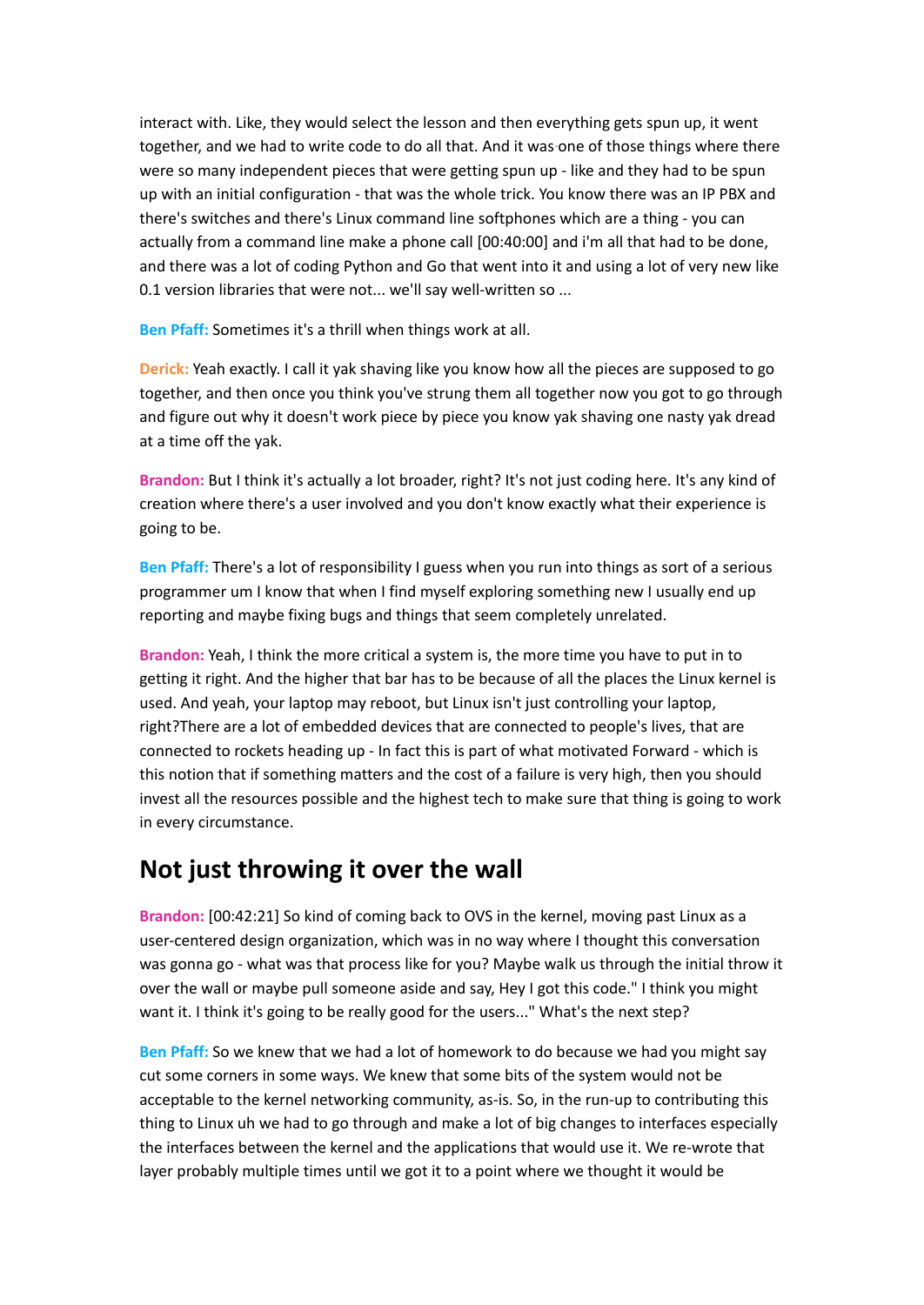acceptable, and the way that we knew this sort of thing was by spending a lot of time over a period of years hanging out on this networking mailing list. We had a fairly deep knowledge of how the folks already involved in the project think and that's really important, because if you throw something over the wall and there's a lot of things that just don't look right you probably will get a bad response and you may not even understand why. I've had this happen to me any number of times as a maintainer where somebody sends some great big wodge of code and it's just completely wrong in so many ways. And it's hard to even properly write a review of that because you have a conceptual impedance mismatch with the authors of it

So, we built it we did all this work to ensure that we wouldn't have that impedance mismatch, and the goal was to make it as easy as possible for Dave Miller, the ultimate maintainer who would have to accept us to say yes, we wanted getting to yes to

**Brandon:** So you did the best you could in terms of getting this code as clean and as understandable as possible and you submit it... what does it look like? Is it an email?

### **Sending The Email to Getting To Linus**

**Ben Pfaff:** [00:44:29] It probably seems a little comical to people these days but the way that you submit things to Linux at the time and I believe still largely done this way is by sending an email that has a patch a set of changes to apply to what's already there in Linux.

And, also very importantly there's a commit message, there's an explanation of here's what you're looking at, this is why we're doing it, this is uh you know, what's come before, this is what's coming next - it's a very important explanation of your purpose and your reasoning.

**Brandon:** And was that it. They said, "Yeah that looks good, and you gave us a lot of context. Thanks! We'll accept it, happily!"

**Ben Pfaff:** Oh gosh so that that's the way it works for something like a trivial bug fix but, for anything big it's going to be a back and forth. You've done your best to make it easy for people to say yes, but. People are people and everybody has a different viewpoint, and uh, the people with the power to put things in have a higher-level viewpoint than you do. They know about how things work in other pieces of code that are connected to this.

They know how the people above them are likely to behave. I know that sometimes Dave Miller, the networking maintainer might reject something on the basis that Linus, the guy that he is in a real sense that even if not in a pay sense, um, reports to, that Linus might reject it.

So honestly, I don't remember how many times we went back and forth with Open vSwitch. I bet Jesse does, but it's definitely a back-and-forth; you make changes and people make suggestions. It takes time and it takes effort, and you have to work on it.

**Brandon:** I mean, the people at the top care about evolvability and risk and interface boundaries like you mentioned, whereas the chunk that you care about is - you just want your piece in, so you can get work done, so users can get the benefits.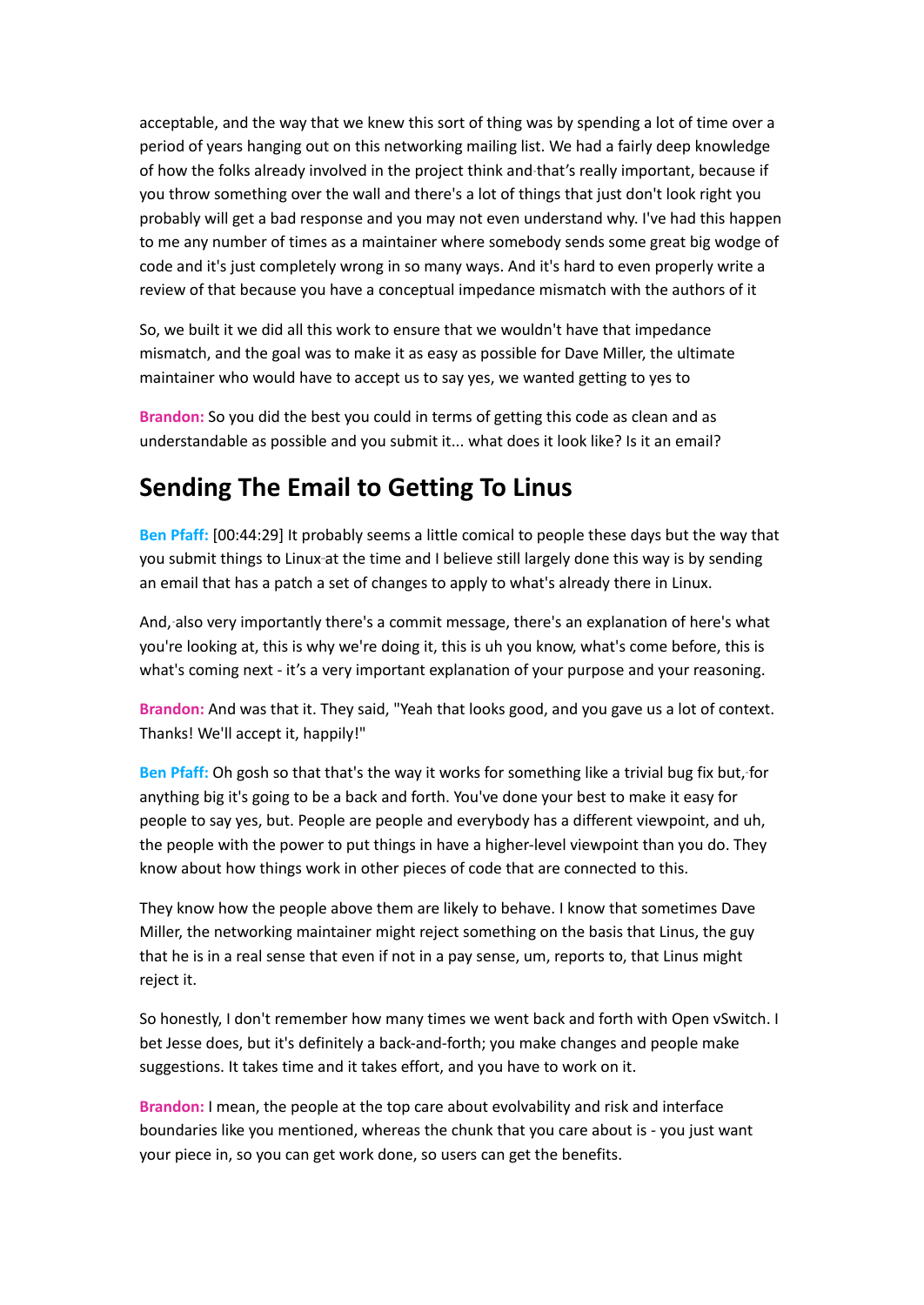**Ben Pfaff:** Right, and so you get things like people saying well why didn't you do it this other way?

In some cases, you have an answer, and in other cases, you find yourself thinking "What way?" And then you have to go find out you know - what are they even talking about? And and then you have to explain why it's, you know, then you have to explain why it's, you know, not the right choice.

# **The Internet Is Character Development**

**Brandon:** [00:45:39] I think back when I was in Scouts as a kid, we'd look back at some of the tougher hikes and go that was a character-building experience, and it was like this - I don't know eighties meme for something that sucked at the time, but you felt like you were going to get something out of it? Do you feel that way about kernel development? Has it made you tougher?Has it made you better?

**Ben Pfaff:** So being on the internet is character development. The internet is full of people and the people out there are often not very nice.

When I started out on the internet, I think I was kind of one of those not very nice people but I got better. If you look at my Usenet posts from the late 90s / early 2000s you'd probably find a more disagreeable person that you might not want to want to work with and there's always going to be people out there who are hard to deal with and some of them are on the Linux kernel mailing lists, and you just have to have a thick skin and address the bits of their comments that are technical and relevant and ignore the bits that are character attacks.

**Brandon:** All right, so there's some back-and-forth. Eventually someone says yes. It gets adopted. Do you celebrate with a cake? What do you do?

**Ben Pfaff:** I think there was cake there was probably beer. It was a huge victory if we were a public company, I think the stock would have gone up at that point.

It's a big deal. It means that the way forward is going to be easier, that when we get our customers to use our software, they have to do less work... it makes things easier for everybody.

# **Open Source Communities**

**Brandon:** [00:48:03] All right. Any other thoughts on OVS, if you have a soap box to get on here - what would you share with the listeners?

**Ben Pfaff:** I think one of them is that for any open-source project don't assume that you're going to get a community built up around it quickly.

I've seen people put up slide presentations where they say okay, we're gonna make an initial release in May, and by September it will be supported within the community. That's not how it works. It's a slow process over a period of years at one point I was doing something where I would figure out on a yearly basis what fraction of the commits in Open vSwitch came from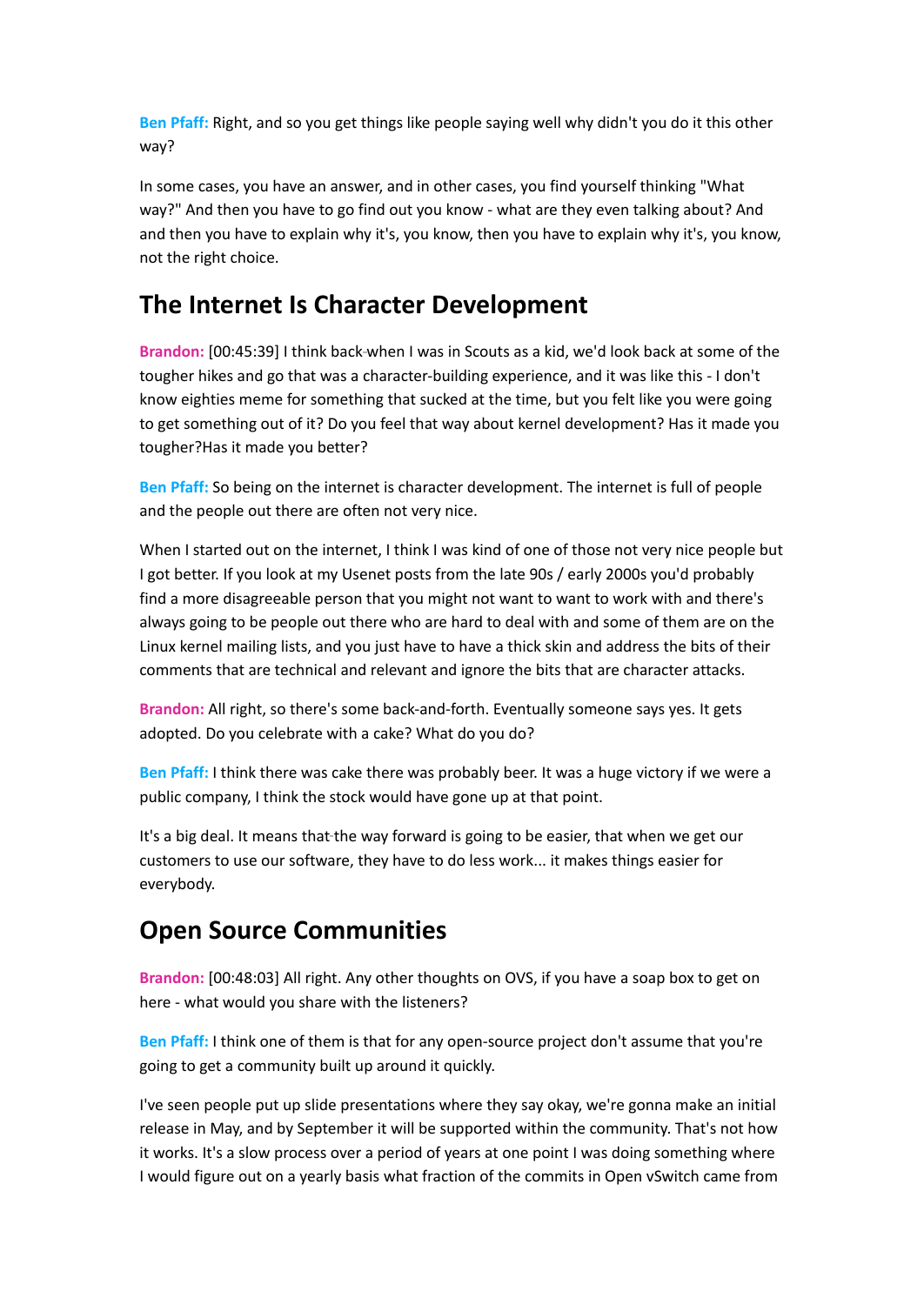internal at Nicira slash VMware versus external from people not directly connected with us. And the first couple of years it was near zero Yeah single digits percentage And then over a period of years several years five years or more it started growing. So it was double digits and these days it's probably mostly people who are not associated with VMware.

You have to work hard and you have to make sure that your project is relevant. Uh, you have to make sure that you have a good uh standard setup and guidelines. You have to hold people's hands sometimes. It's not magic.

**Brandon:** I had a very similar experience with Mininet where the bar is much lower for contribution, but there was still a few years between when you had lots of people using it for classes to demo their networks, and then when you started to get meaningful contributions to make the system better.

**Ben Pfaff:** Sometimes it feels good though.

I've had people go to a lot of trouble sometimes to say thank you. There was notably a guy who bicycled through the rain Sarajevo just to show up and say you know thank you for writing the software.

## **Lightning Round**

**Derick:** [00:49:54] Yeah. So, let's do a quick lightning round Ben, for things that you're really excited by that you've contributed to more recently. OVN, what is it?How does it relate?One sentence.

**Ben Pfaff:** Yeah, OVN is software that allows you to connect up your virtual machines in a data center or another virtual environment and it'll network them and follow them around as you move them around the network.

**Brandon:** Cool. Okay And then in one sentence eBPF Why are you so excited by it?

**Ben Pfaff:** So eBPF is the way to extend the Linux kernel, you can write code in C or another language and then push it into the kernel in a safe way that performs well,the reason it's exciting is that you can finally extend the kernel without having to actually write kernel code in the same way. If it existed when we built the open vSwitch kernel module maybe we wouldn't have had to build it all, because we would have been able to get the extensions we wanted without writing

**Brandon:** That's very interesting. So, would you like to hear next on this podcast? If you could get Bruce Davie on, have you already

**Ben Pfaff:** If you could get Bruce Davie on, have you already talked to him?

**Brandon:** I have not.

**Ben Pfaff:** He's a character

**Brandon:** I would love to speak to him. What do you think we should talk about with him?